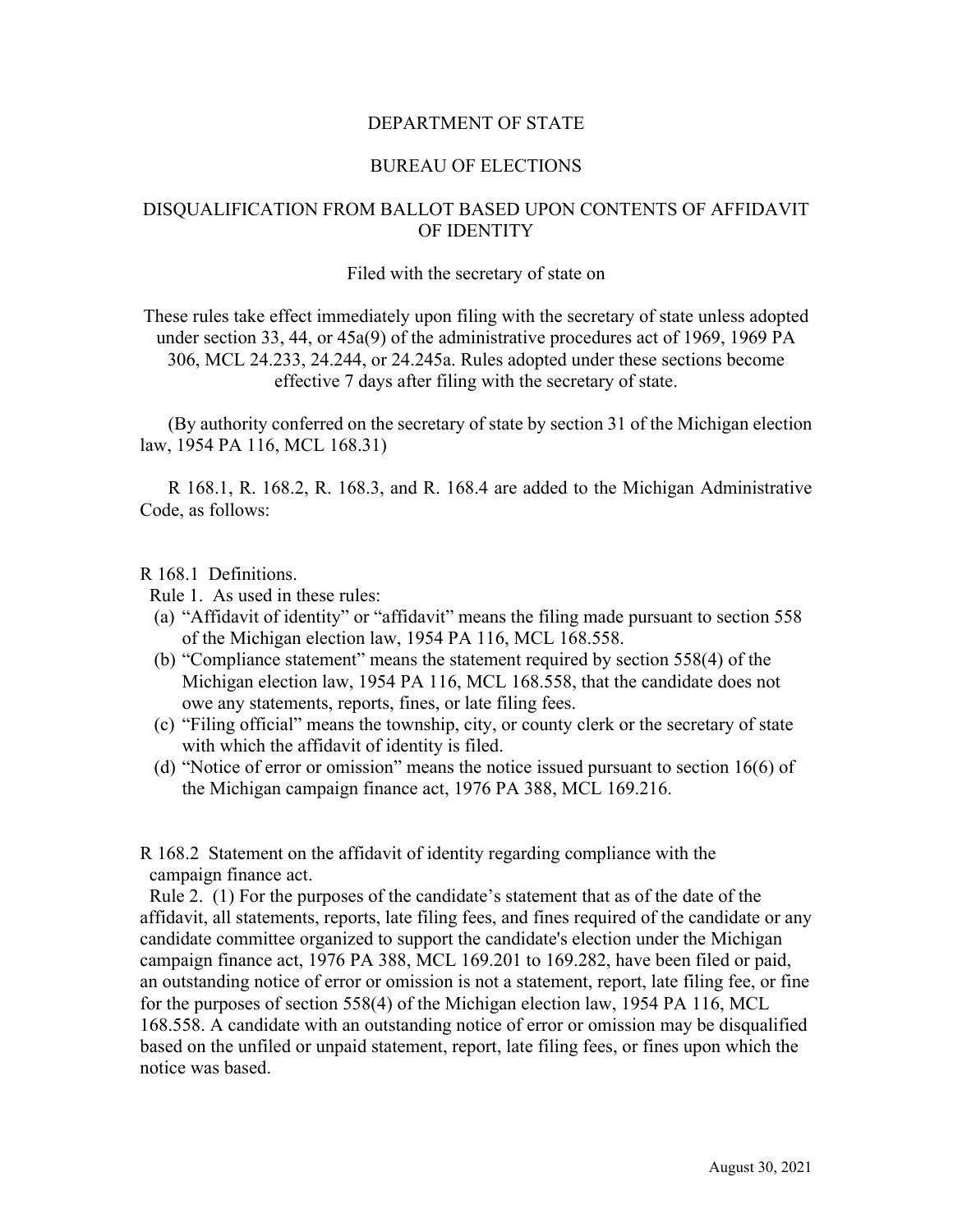(2) When submitting an affidavit of identity, the candidate shall disclose every jurisdiction in which the candidate previously sought nomination or election.

 (3) The filing official shall examine the campaign finance records of the secretary of state and county clerk for any county in which the candidate previously sought nomination or election, if applicable, to determine whether the candidate made a false statement in the affidavit of identity.

 (4) The filing official shall disqualify a candidate who falsely states that as of the date he or she signed the affidavit of identity, all statements, reports, late filing fees, and fines required of the candidate or any candidate committee organized to support the candidate's election under the Michigan campaign finance act, 1976 PA 388, MCL 169.201 to 169.282, have been filed or paid. Candidates disqualified on this basis cannot reverse disqualification by filing a corrected affidavit.

 (5) A candidate who files a statement of organization and does not request a reporting waiver is presumed to owe the campaign statement for the reporting period that includes the date the candidate committee was formed.

 (6) A candidate who, as of the date he or she signed the affidavit of identity, has not responded to a notice of error or omission shall not be disqualified solely for that reason.

R 168.3 Other information on the affidavit of identity.

 Rule 3. (1) The affidavit of identity must contain the following information that is true and complete as of the date the candidate signs the affidavit of identity:

 (a) The candidate's name. If a candidate is using a name that is not a name that he or she was given at birth, the candidate shall include on the affidavit of identity the candidate's full former name, unless the candidate is exempt from this requirement under the Michigan election law, 1954 PA 116, MCL 168.1 to 168.992.

(b) The candidate's residential address.

(c) A statement that the candidate is a citizen of the United States.

(d) The title of the office sought by the candidate.

 (e) If the candidate seeks nomination or election to a partisan office, he or she must include the following:

(i) The name of the political party with which the candidate is affiliated.

 (ii) If seeking nomination or election to a partisan office without being affiliated with a political party, the candidate must indicate "no party affiliation" using these or similar words or phrases.

 (f) A statement that the candidate meets the constitutional and statutory qualifications for the office sought.

 (g) Other information that may be required to satisfy the officer as to the identity of the candidate.

 (h) The manner in which the candidate wishes to have his or her name appear on the ballot.

 (i) Any other information required by section 558 of the Michigan election law, 1954 PA 116, MCL 168.558.

 (2) Subject to subrule (3) of this rule, a candidate who omits information required by this rule may correct the omission by filing a new affidavit of identity up until the filing deadline elapses. The filing official shall disqualify a candidate who fails to correct an